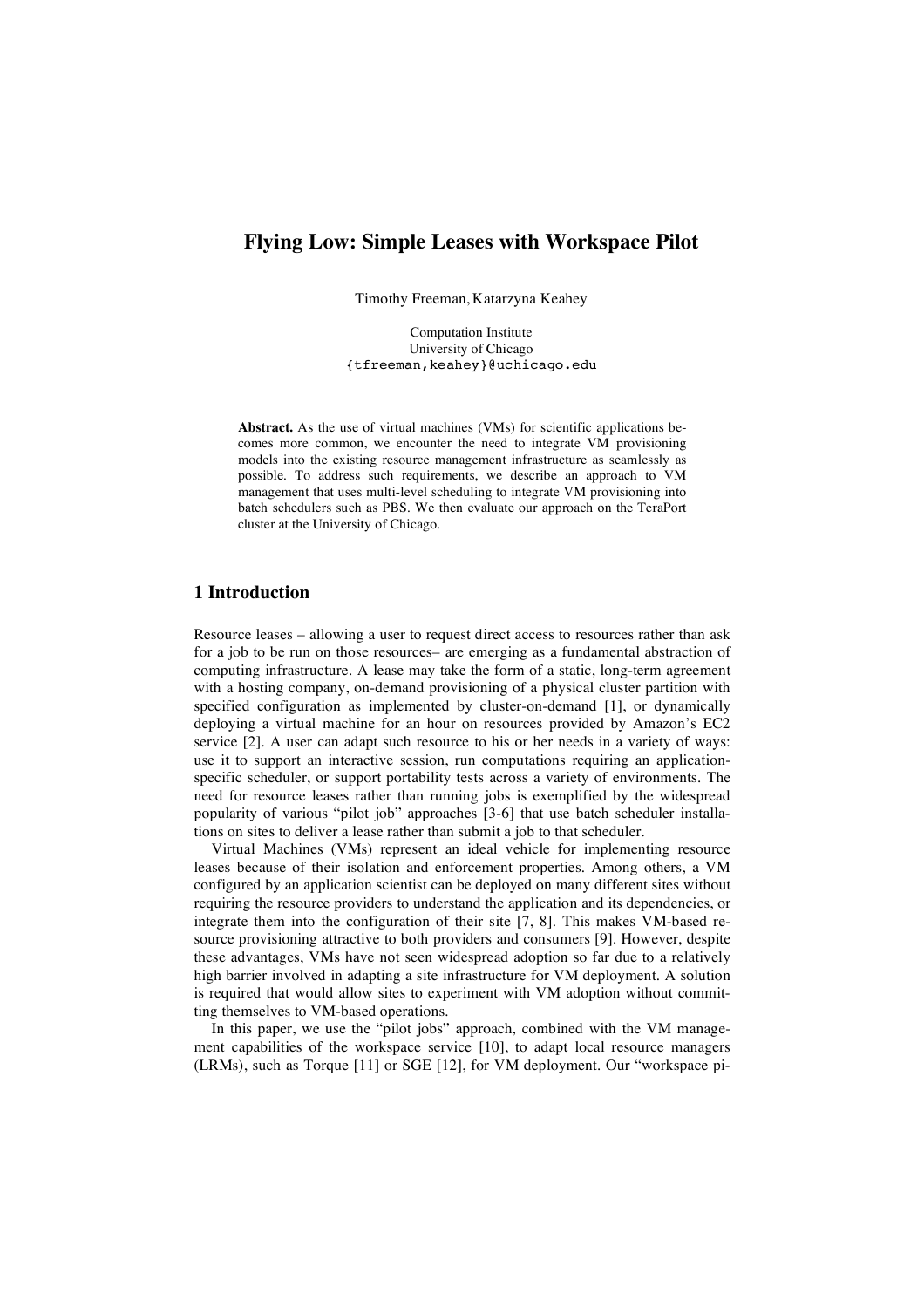lot" allows a resource provider to continue making its resources available to run jobs via a batch scheduler within the model of operations prevalent today but also allows for the deployment of VMs as need arises. Further, since the workspace pilot requires no modifications to the LRM it extends, it enables non-invasive, easy adoption. We discuss the advantages and limitations of the proposed approach as well as the implementation details of the relevant parts of the workspace service. The workspace pilot has been deployed at the TeraPort cluster at the University of Chicago [13] using Torque as the LRM: we evaluate and discuss the its performance on that system.

This paper is structured as follows. Section 2 describes our approach and discusses its advantages and limitations. Section 3 describes the relevant implementation details. Section 4 contains the evaluation on the TeraPort cluster. Section 5 discusses the related work and we conclude in Section 6.

### **2 Approach**

We use a multi-level scheduling approach, similar to that employed by Condor [3] glide-ins, to enable resource leasing with VMs. This approach relies on submitting a job to the LRM with a resource allocation request expressed in terms of duration and resources (such as number of nodes or memory). When scheduled, the job request results in the deployment of a "pilot program" that adapts the node for use within its framework and reports the availability of the node to an external framework (e.g. by joining a Condor pool). Our work leverages this mechanism to adapt physical resources for VM deployment, and then reports their availability for VM hosting to the Workspace Service which provisions VMs on it.

#### **2.1 Overview of the Workspace Services**

The virtual workspace services (VWS) [10] are a group of WSRF [14] services that allow an authorized remote client to deploy and manage workspaces (implemented as VMs). The *workspace factory* makes available the descriptions of lease types available on a specific site (e.g., what resources can be assigned to a VM). Using the factory, a client can deploy a workspace, which can be represented by a VM, a group of *n* homogeneous VMs (each associated with the same image and resource allocation - memory, CPU, etc. available to the VM), or a group of heterogeneous VMs on a specified set of resources [15]. Once the workspace is deployed, the *workspace service* allows the client to access information related to each deployed VM. The client can also subscribe for notifications of events related to the VM lifecycle (e.g., it can be notified when a VM is deployed). The *workspace group* and *workspace ensemble services* allow a client to obtain information about and manage workspaces made up of homogeneous and heterogeneous VMs respectively.

Workspace services are intended to be deployed on a service node of a cluster (i.e., "gatekeeper", or headnode) and rely on a VM manager (workspace back-end) deployed on a set of worker nodes to carry out VM management requests. The workspace tools provide a default implementation of such manager (called "workspace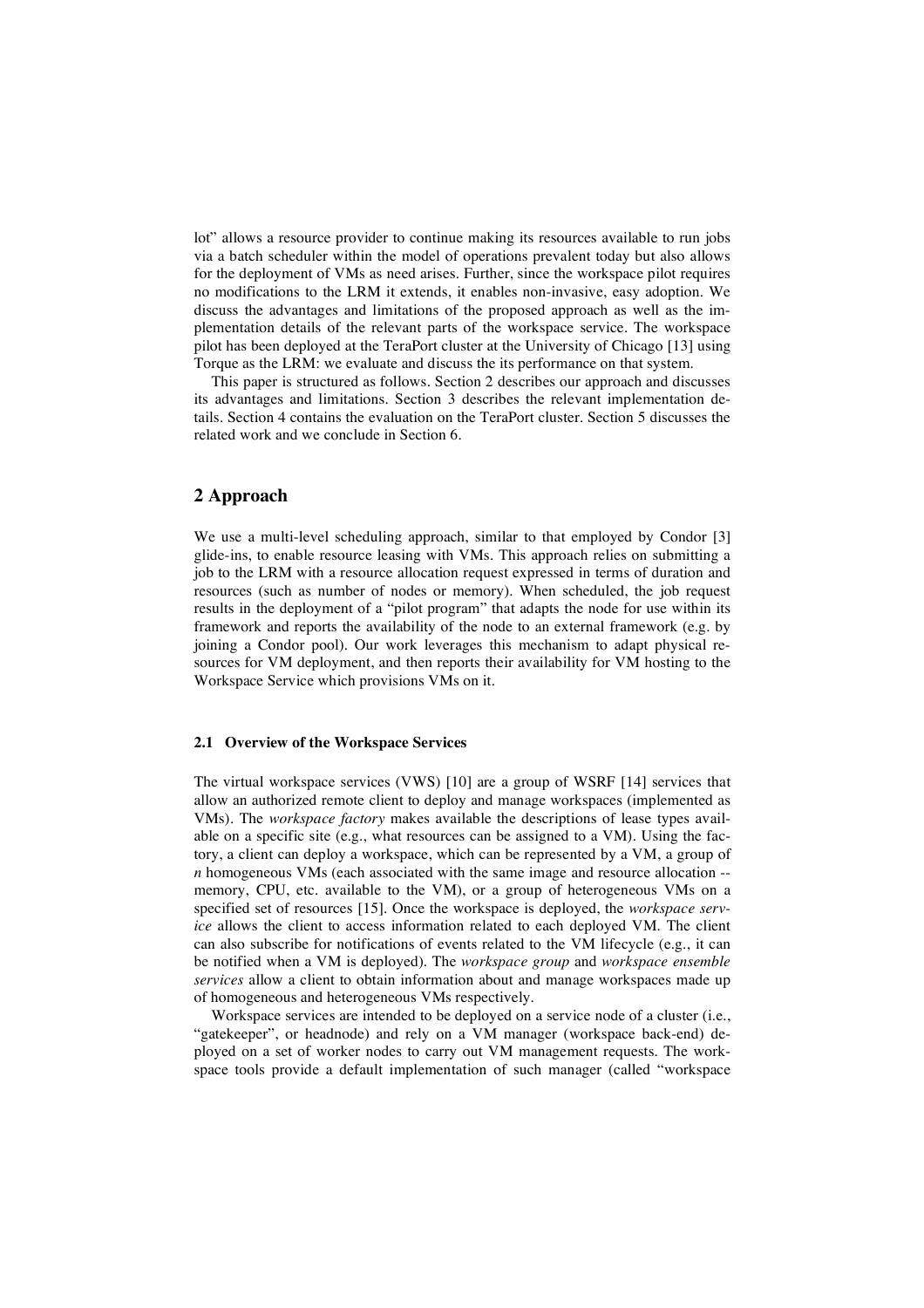default") that provides a simple, "greedy" mapping of workspaces to nodes. The VM manager back-end could also be implemented by a datacenter technology or by the combination of an LRM and the workspace pilot described here.

#### **2.2 Two-Level Provisioning**

The approach described here assumes that VMs will be leased on a cluster equipped with *n* nodes each of which is configured such that they can serve both as job platform and a VM platform (e.g., Xen [16] nodes that have been booted into domain 0). Each node has access to local disk storage, which we use to store VM images. The nodes are managed by an LRM.

The objective of the "pilot program" submission is to obtain a time-constrained lease of a number of physical cluster nodes and adapt those nodes to make the deployment of VMs possible. We call such lease a *resource slot*. As shown below, a resource slot can support the deployment of potentially multiple VMs (*virtual resources*). We thus operate in a two-level provisioning model: resource slots are provisioned from the resource provider (i.e., the physical clusters) and then virtual resources are provisioned from those slots.



**Figure 1: Two level scheduling: (1) the pilot adjusts the memory to obtain a resource slot, and (2) the obtained slots are used to schedule VMs.**

The provisioning and deployment of resource slots takes place as follows. First, the workspace service submits a pilot job with requirements defining a resource slot to the LRM. The resource slot is defined in terms of duration, the number of nodes and the number of processors per node. The LRM queues and eventually executes the request. On execution, the pilot job adapts the platform for VM deployment (e.g., adjusts the memory of Xen domain 0 to allow for deployment of user domains). Then, the pilot notifies the workspace service that the resource slot has been obtained. When the resource slot terminates the pilot gracefully terminates the slot collaborating with the workspace service on cleanup actions.

The provisioning of virtual machines (the workspace default) operates as follows. On receiving a client request, the workspace service estimates the amount of physical resource needed to provide the resource allocation requested by the client. If the physical resource is already available (as a result of a prior LRM request) the required resource slot is returned, otherwise a resource slot is requested via the LRM. Once the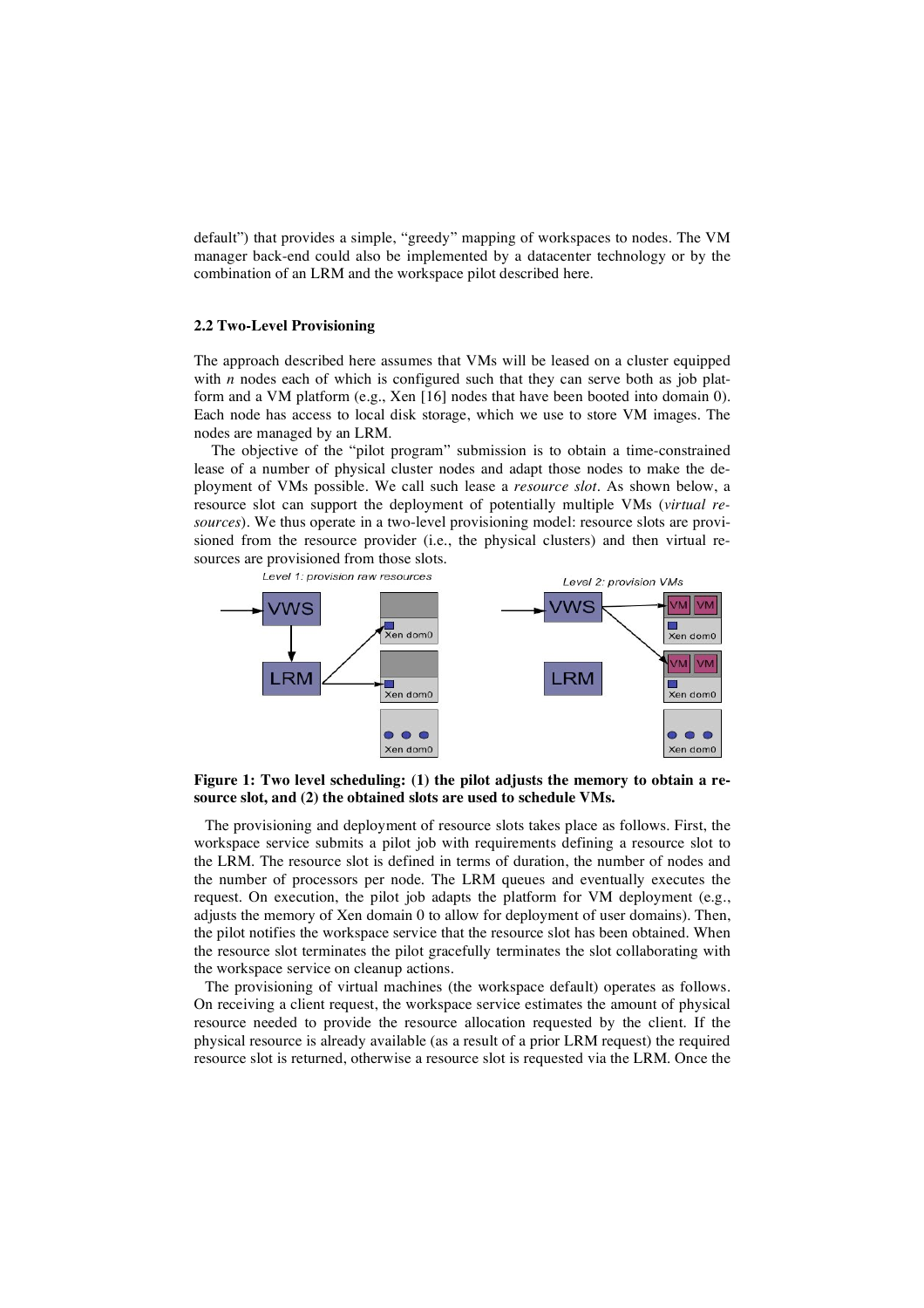slot is obtained, the workspace service maps the VMs onto the resource slot using greedy algorithm and the client is notified of the availability of the VM. After the elapsed VM lifetime or upon client request the VMs are terminated.

Note, that the approach described here replaces the assumption that workspace deployment relies on a static set of physical resources with a dynamically provisioned (and dynamically released) set of physical resources. The Workspace Service may implement a variety of policies when requesting/releasing resources via the pilot and mapping VMs onto those resources, e.g. physical resources may be provisioned proactively or in direct response to a request, they may be overprovisioned (e.g., allow for renegotiation of slot duration), or already provisioned resource may be opportunistically used to schedule different workspaces. All these policies balance utilization costs versus flexibility, response time and request priority. The default policy (evaluated in this paper) favors resource utilization: we request exactly as many physical resources as needed to support an incoming workspace request. Further, the default policy always translates the requested resources into the smallest resource slot into which they fit so that it can be provisioned by the LRM, mapping one VM per node.

#### **2.3 Leasing Resources with Workspace Pilot: Client's Viewpoint**

Since the workspace pilot relies on the LRM to schedule physical resource leases, the lease semantics it can provide are limited by the LRM. In particular, if our default policy is followed (one physical lease gets requested per virtual lease) the lease semantics will follow the LRM policies exactly. As many sites today do not give users the ability to do advance reservations (even when this functionality is provided by the scheduler) due to policy issues, the leases provided by the workspace pilot are likely to be "best effort" i.e., they will provision the lease as resources become available.

Most scientific computations today are performed on integrated cluster infrastructure where nodes configured to perform specialized services (data access, compute nodes, worker nodes) collaborate on satisfying demands of specific computation. For a functional cluster to be deployed it is necessary to deploy all those nodes at once. Especially when the lease semantics are best-effort (i.e., we cannot time-synchronize that deployment), we need to provide mechanisms that will ensure that the VMs representing cluster nodes are deployed together. This role is fulfilled by the workspace group and ensemble services (see Section 2.1) that allow users to prepare groups of services to be deployed together.

We now describe an example of how various features of the workspace tools are used by a client in a simple deployment case. In order to deploy a complex cluster, e.g. an Open Science Grid (OSG) cluster consisting of a compute element (CE), a storage element (SE) and *n* worker nodes [17], a client performs the following actions. First, the client requests the creation a workspace (an "ensemble") consisting of n worker node VMs, and a VM representing the SE and CE each. As part of the creation request, the worker nodes request an IP on a private network while each of the service nodes requests a public IP assignment in addition to the private network IP assignment. Since the ensemble workspace is created in one request, the workspace service will allocate resources to host all the members of the ensemble and they all will be deployed at the same time. The final remaining step is to "contextualize" the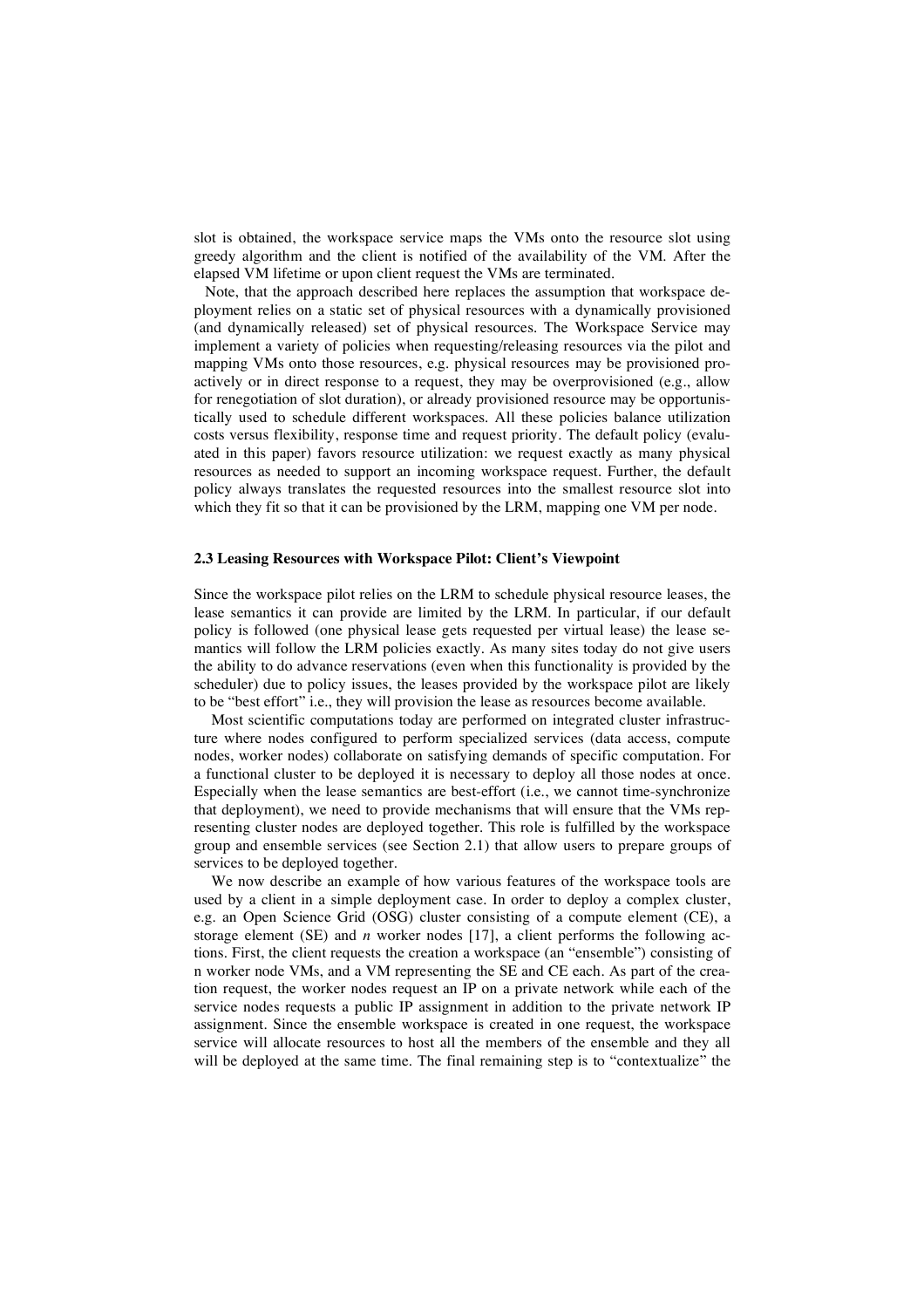cluster (i.e., integrate deployment time configuration information into the cluster); this process exceeds the bounds of this paper and is described elsewhere [18].

### **3 Implementation**

To implement the approach described above we developed the workspace pilot program, the workspace control program that integrates the VMs into the network fabric, and a simple LRM adapter.

#### **3.1 The LRM Adapter**

The implementation of the LRM adapter is composed of two components. The first is implemented by the workspace service and consists of control and monitoring interfaces to the LRM (e.g., *qsub* and *qdel* commands for Torque). We assume that the LRM may send a courtesy catchable signal before job termination (SIGTERM in Torque) which allows the pilot to implement graceful exit procedures upon receiving the signal. The second component (described in 3.2) is therefore implemented within the pilot program and consists of signal handlers.

### **3.2 The Workspace Pilot**

The actions required to adapt a job platform for VM hosting depends on how much these two platforms differ. Our implementation assumes that the cluster which constitutes a job platform is installed with Xen and booted into domain 0 with maximum amount of memory given to each node. Therefore, to bridge the gap between the job platform and VM hosting platform we only have to reduce domain 0 memory so as to be able to host user VMs.

On deployment, the workspace pilot is given information about the expected duration of the slot and the requested resources. Based on this information the pilot reduces the domain 0 memory using the Xen balloon driver (this is a privileged operation which requires the pilot runs in to have sudo authorization). It is a matter of policy how the memory requirements of a VM are translated into the actual memory reduction: reserving more than absolutely necessary allows us to potentially schedule other VMs in the same slot but on the other hand leaving more memory in domain 0 can favorably impact guest performance [9] (the minimum is currently set to 100 MB). After the memory is adjusted, the pilot notifies the workspace service that the slot is ready. Under a normal set of circumstances the pilot is terminated either by a direct request from the workspace service or because the duration of the slot has expired. It then calls the "release slot" operation that will completely undo the effects of the "reserve slot".

Occasionally the pilot program may receive a catchable signal (SIGTERM) from the LRM, e.g. if it has exceeded its allotted time, is being preempted or removed by the LRM, or due to a reboot action. The workspace pilot catches the warning signal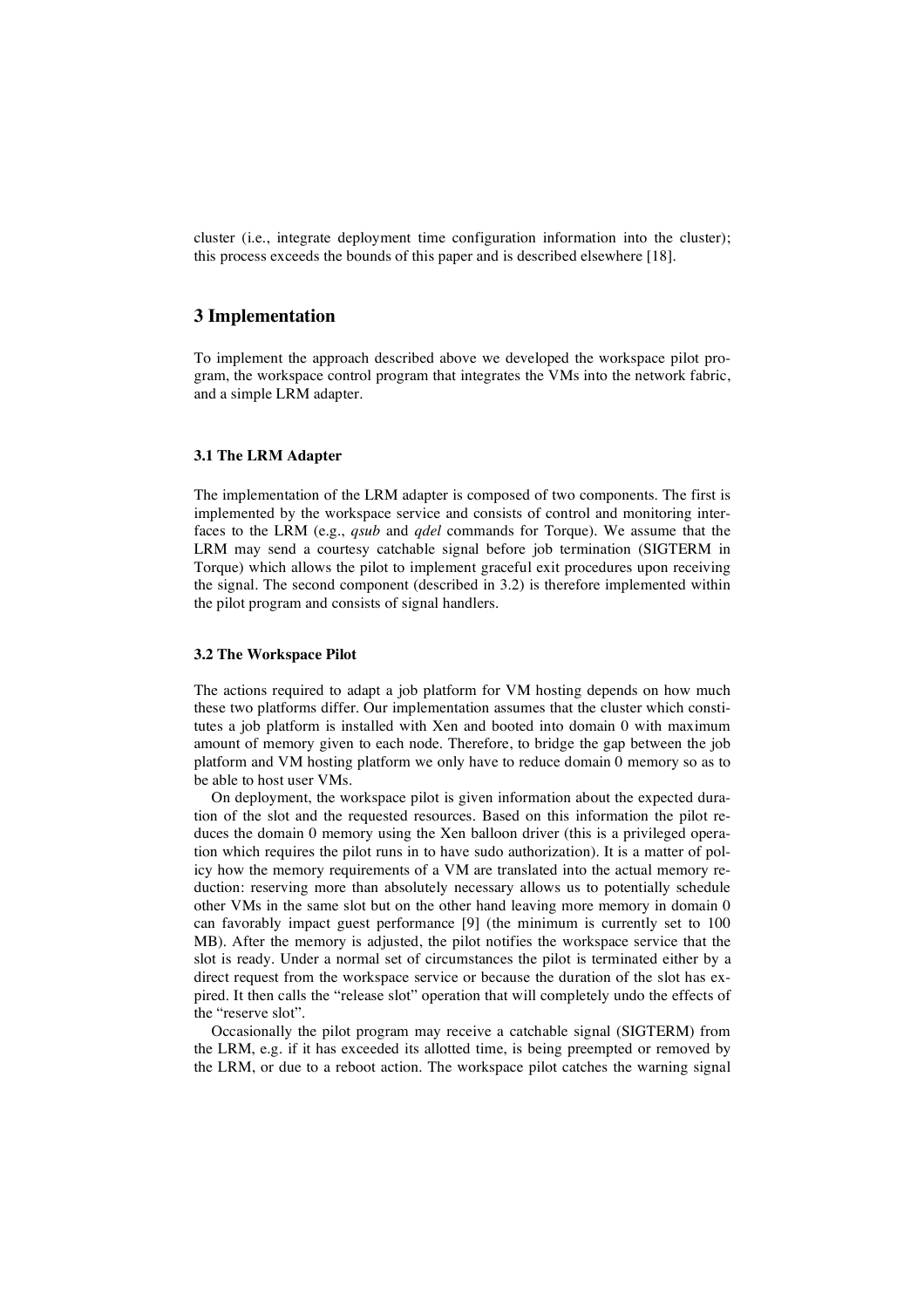(which in effect offers a "grace period" before hard termination) and implements the following signal handler. It first notifies workspace service that it has received a preemption signal. It then waits for a portion of the "grace period" for the workspace service to clean up any running VMs. If the cleanup does not occur, the pilot destroys the VMs itself, restores the memory, and notifies the workspace service of the performed actions. To address the situation where a system administrator has to manually restore the nodes to a job platform we implemented a standalone "kill all" program (a direct call to the hypervisor to immediately destroy all local VMs and adjust the memory to release all available memory back to domain 0).

The workspace pilot program communicates with the workspace service via a configurable protocol by default relying on HTTP-based notifications (with SSH-based communications also possible). These notifications are time stamped so that they can be tracked by the workspace service for state recovery (e.g., in the event that the service itself recovers from failure).

#### **3.3 The Nuts and Bolts of VM Deployment: Workspace Control Implementation**

The workspace control program manages VMs on individual nodes based on commands received from the workspace service. Its primary functions are: (1) to start, stop and pause VMs, (2) to provide VM image reconstruction and management, (3) connect the VMs to the network, and (4) to deliver contextualization information [18].

To carry out VM image management functions, workspace control transfers VM images from a location within the site to the node on which it executes. The workspace service allows clients to request VM image reconstruction from disk partitions cached on the site, e.g. if a large disk partition is frequently used by images deployed on that site. Workspace control orchestrates mounting of the requisite disks and it can also generate blank partitions for images that require extra disk space.

Workspace control connects the deployed VMs to the network via a mechanism that was designed to make the IP assignment process independent of any site DHCP servers while still leveraging this prevalent IP assignment mechanism. It also bootstraps a trusted network for the VMs: the MAC address and the IP address that are chosen for a specific VM are communicated to workspace control by the workspace service. During instantiation, the VM's NICs are each assigned MAC addresses, each connected to a specific bridge port of a Linux bridge in domain 0, and ebtables is configured to recognize the associations and prevent any divergence. The MAC address and IP address association is configured in the DHCP delivery tool which intercepts a VM's boot-up sequence DHCP broadcast, giving the correct IP address to the requests based on the request source's MAC address.

The contextualization information (information allowing the cluster to interpret its context, see Section 6) is currently conveyed by "patching" the deployed image (i.e., mounting the image and copying the information into a well-defined location). Other methods are described in [18].

Workspace control is implemented is a set of lightweight Python programs and shell scripts installed on all the nodes managed by the workspace service. Its main dependencies are a DHCP delivery tool that aids in assigning IP addresses to VMs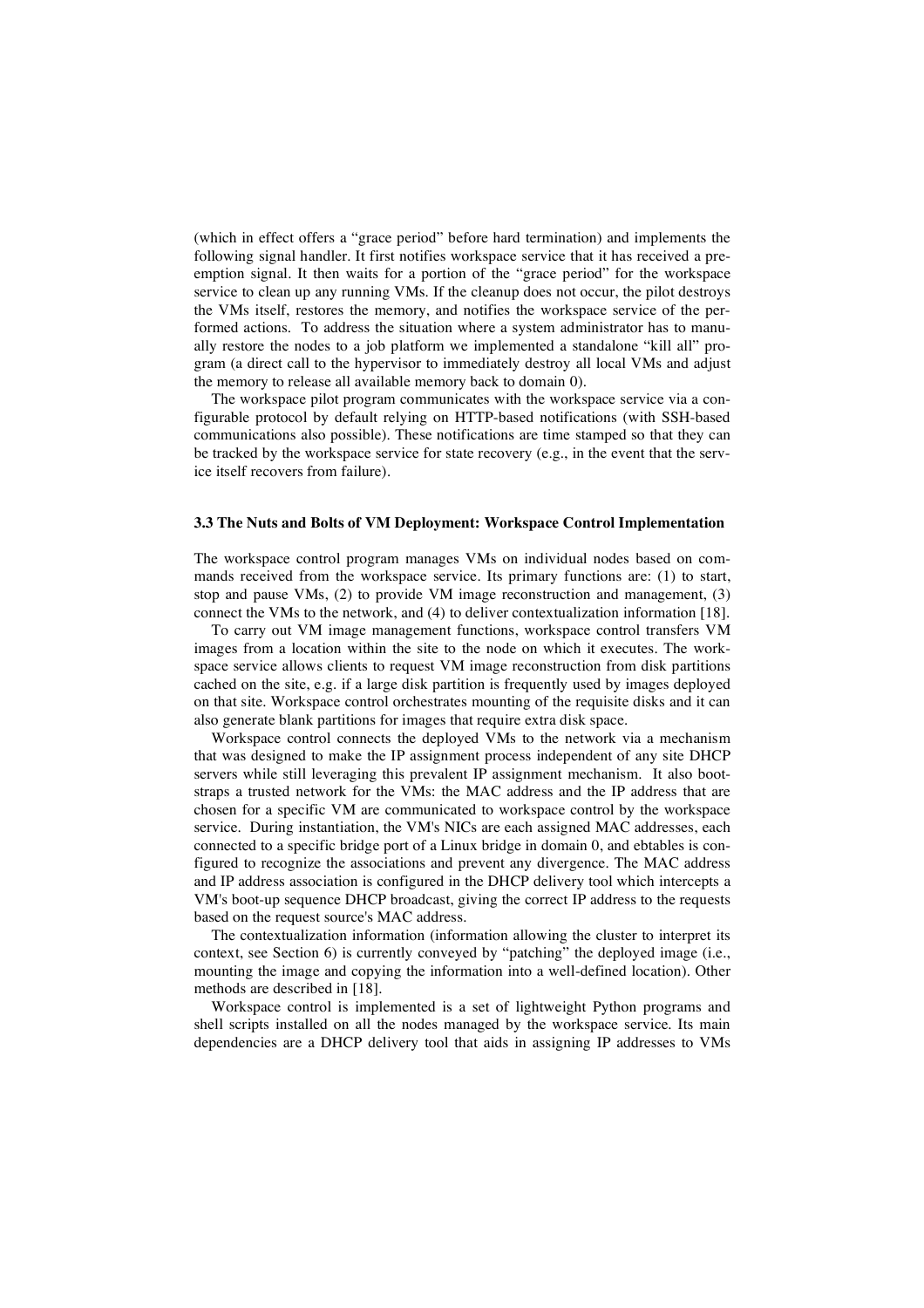and the *ebtables* bridging packet filter package for Linux. The workspace service communicates with workspace-control via an SSH-based protocol.

### **4 Experimental Evaluation**

We evaluated the standup and teardown times for the virtual cluster within our system. The experiments were conducted on 16 nodes of the TeraPort cluster [13], managed by Torque 2.2.1 and Maui Cluster Scheduler 3.2.6-19, and consisting of AMD64 IBM Opteron nodes with 4GB RAM each, connected by gigabit ethernet. The nodes were configured with Xen 3.1.0. During the measurements described here only the workspace pilot jobs were submitted to the nodes, such that they could be executed instantly. We measured creation times for differently-sized virtual clusters composed of single CPU nodes with 1GB of RAM. To isolate the performance specific to our service we assumed that images are already available on the nodes (work on coordinating image transfer and deployment can be found in [19]).

The measurements were taken by storing local timestamps of particular events during cluster create/destroy sequences so we synchronized the clocks on all the machines using NTP. The results shown represent a mean taken over 45 measurements for each cluster size (for  $N>1$  we took the mean over the nodes participating in the iteration). While measuring job startup times with Torque we found that in about 20% of the cases job startups for large N (15 and 16) would be delayed in scheduler queue -- this behavior was found to be specific to the site configuration which was outside of our control; we thus discarded those measurements.



We first timed how long it takes to adapt a node for VM deployment using the Xen balloon driver. We used the the xm mem-set command to reduce the memory in domain 0; on average this took 743.6 ms (SD = 100.5). Restoring the memory includes system checks (e.g., for running VMs) and took  $1317.2 \text{ ms (SD} = 96.5)$ . The kill-all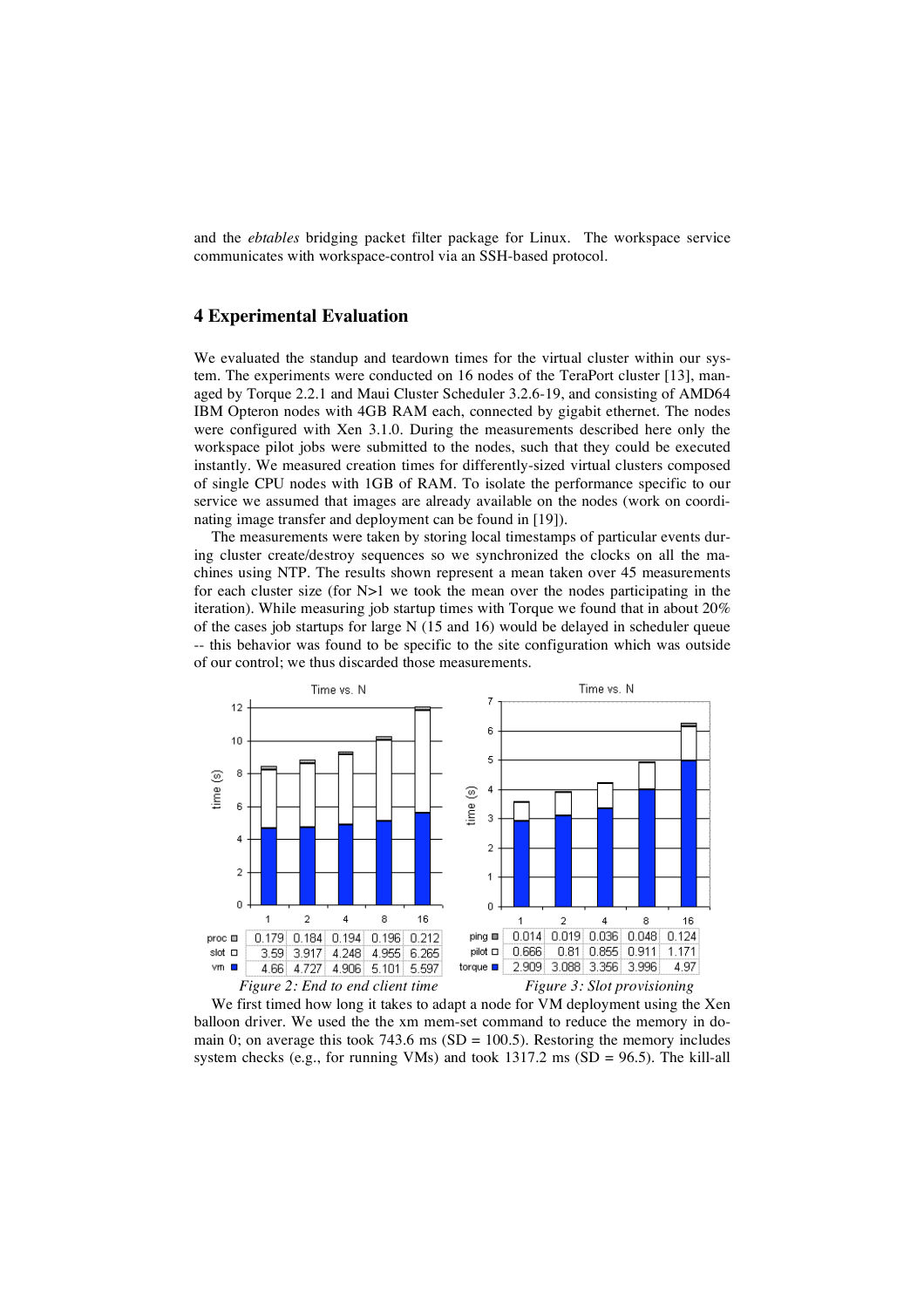command took 2336.27 ms (SD=236.7). Our trials showed no correlation to the size of adjusted memory and the time of the operation; all numbers were computed as arithmetic mean over 100 trials adjusting 1GB of memory.

Figure 2 shows the time elapsed between the time when a client (located on the same node as the workspace service) submits a request and the time when the client receives notification of request completion. We broke the time into three parts: slot provisioning (*slot*), VM provisioning (*vms*), and client-side processing (*proc*). As can be seen, the time increases slightly as the number of nodes is doubled.

We then examined slot provisioning time in detail (Figure 3). The main component responsible for the time increase is the Torque startup time (*torque*) and is caused by the *pbsdsh* program used by Torque to start jobs of more than one process (in general, this component depends on the LRM used). The time increase in the pilot program (*pilot*) was tracked down to the use of *sudo* for invoking the memory reservation process: the cluster's user accounts are backed by an LDAP database and more (virtually simultaneous) memory calls put extra load on the LDAP server. The notification time (*ping*) increases the load on the workspace service as it is required to receive and respond to increasingly more HTTP notifications.

Next, we looked at the time to create a virtual cluster (Figure 4). The invocation of workspace control mechanisms (*invoke*) is currently implemented with SSH and again with increasing N it puts increasing load on the workspace service (the sudo issue also plays a role). Faster messaging mechanisms that implement collective communication will reduce this time by an order of magnitude or more. The bulk of the time is spent in starting the VMs and connecting them to the network (*create*). The slight decreasing tendency with increasing N is deceptive: it is accounted for by significant timing differences between individual nodes (VMs for small N were running on slow nodes hence the higher mean. The time spent in notifications (*post*) is insignificant compared to the other times.



*Figure 4: Service mechanisms without LRM and pilot time*

*Figure 5: Destruction overview*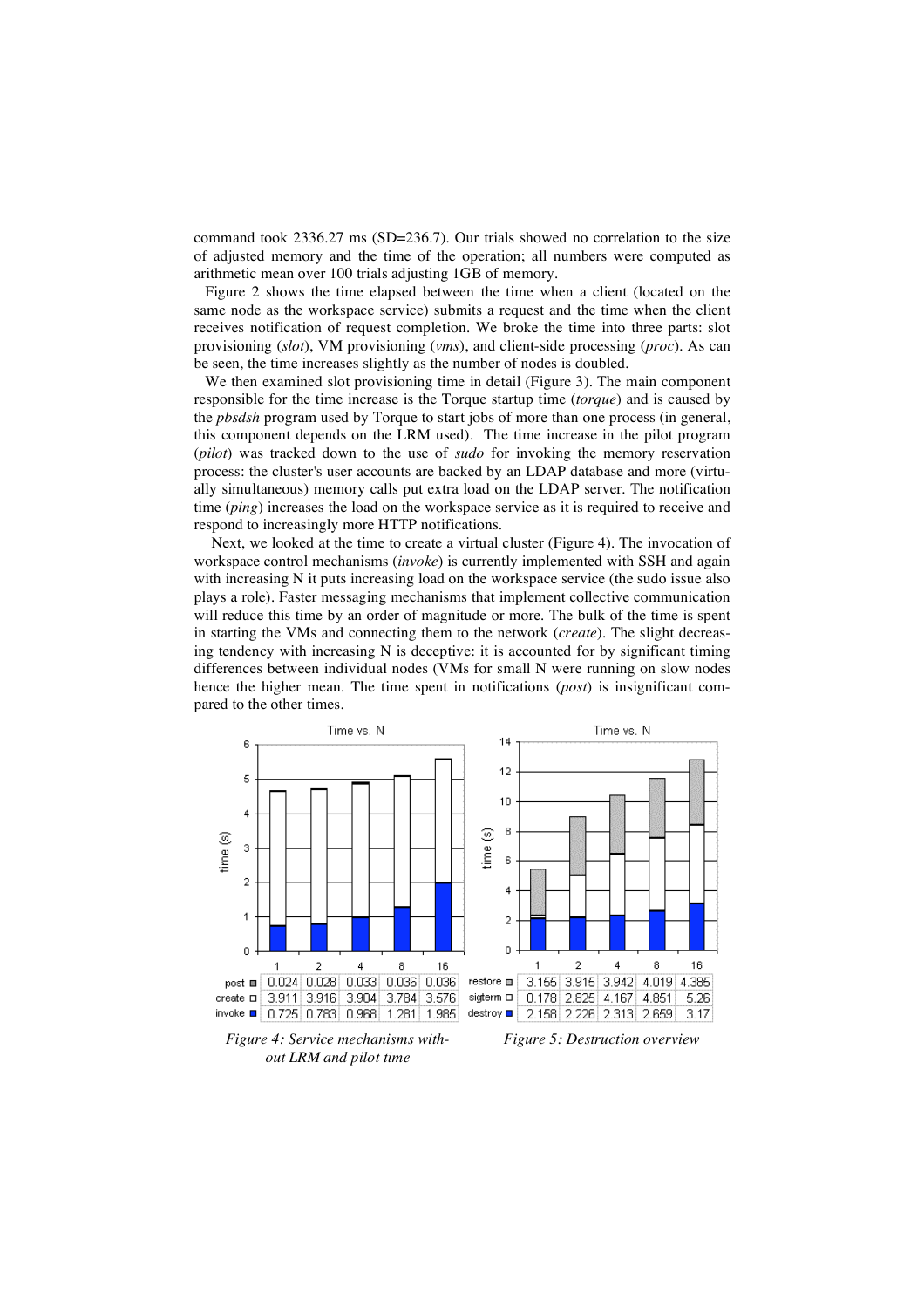Figure 5 shows the time elapsed during a typical destruction sequence: a client issues an explicit destroy request. In the figure below *destroy* shows the time it takes the workspace service to terminate all VMs, SIGTERM shows the time it takes for the scheduler to post a SIGTERM signal as a result of qdel request generated by the workspace service, and *restore* shows the pilot restore operation that includes memory adjustment and a substantial idling period. As in the creation times, the LRM is the least scalable component of the time although the use of sudo in the pilot invocation and SSH request processing also contribute to slowdown for larger N to a lesser degree. The use of *pbsdsh* accounts for the sudden jump of the *sigterm* component. When N is greater than one, *pbsdsh* runs on one node, the SIGTERM signal is sent to the local pilot process, and then only after several seconds is the message propagated to the other nodes in the group.

### **6 Related Work**

Multi-scheduling systems have been proposed before. The Condor glide-in mechanism [3] uses a "pilot program" approach similar to the one described here to provision resources which then join a Condor pool. The MyCluster project [4] uses a similar method to create Condor and Sun Grid Engine (SGE) clusters provisioned on top of TeraGrid resources. The Falkon system [6] provisions local resources to deploy a scheduler optimized for handling fine-grained high-througput tasks. All these approaches use LRMs to dynamically provision local resources on which they then overlay a custom scheduling mechanism. Our approach is different in that we deploy VMs over the dynamically provisioned resources; then the provisioned VMs can be further differentiated (e.g. join different scheduling pools). A cluster provisioned with the workspace pilot does not restrict the client's choice of a scheduler (in fact the client need not use a scheduler at all).

Many groups have also explored the integration of LRMs and virtualization. The Dynamic Virtual Clustering (DVC) system [20] integrates the Moab scheduler [21] with Xen to create virtual clusters on a per-job basis so as to provide a unique software environment for a particular application or a consistent software environment across multiple heterogeneous clusters (similar mechanisms are supported in the production version of the Moab scheduler [22]). Fallenbeck et al. [23] proposed Xenbased extensions to the SGE using two VM images (one representing the environment required for parallel and one for serial jobs) to optimize the scheduling functions of the cluster by suspending and resuming those images. All these approaches assume a priori preparation and vetting of images by the cluster administrator and deploy images on a per-job basis (i.e., the modified scheduler still dispatches and manages jobs running inside the VMs). Our approach is different in that we lease out the provisioned VMs to be used via mechanisms independent of the original scheduler, allow clients to request the deployment of arbitrary images and use the contextualization process to adapt them to a particular deployment.

The leasing approach has also been explored by the Shirako project [24], the Vio-Cluster project [25], the Maestro-VS project [26] and the "cluster on the fly" project [27] all explore a leasing-based mode of cluster provisioning. But whereas our ap-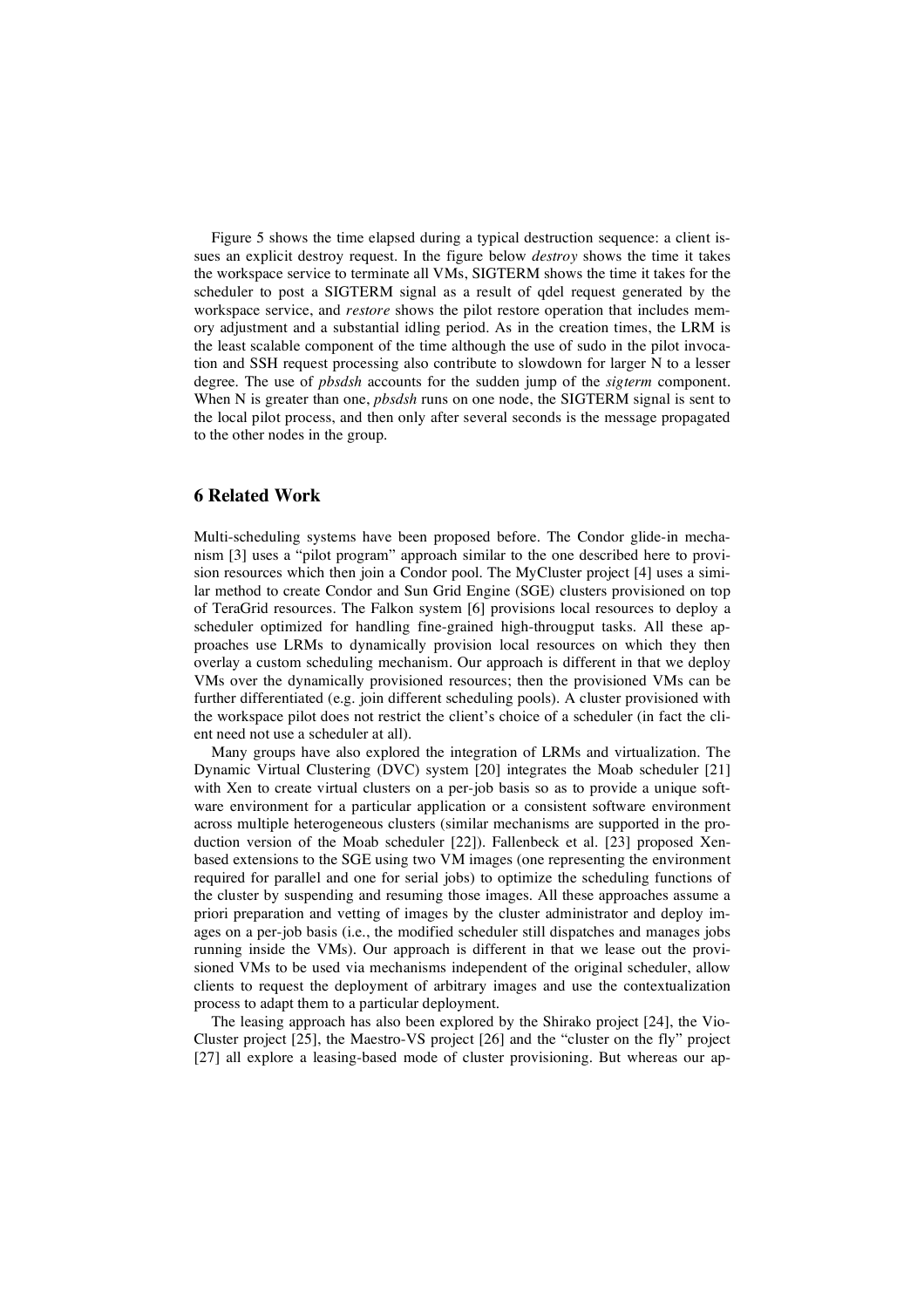proach in this paper is to provide a leasing environment for VMs within the constraints of an existing scheduling infrastructure, the approaches described above propose new schedulers that could be develop to schedule and deploy VMs.

# **7 Conclusions**

We have described a method that can be used to adapt a job hosting platform to provide a basic VM hosting ability in a non-invasive way. We describe both the implementation of the system and the client's view of provisioning the virtual resources. While this method gives the client limited "terms of service" (constrained by the policies implemented by the batch scheduler), it also provides a simple way for existing resource providers to experiment with VM hosting.

Our evaluation shows that, assuming image availability, virtual clusters can be provisioned reasonably cheaply and scalably using this approach: a 16 node cluster can be provisioned in 12 seconds including VM boot time (as compared to 8 seconds for a cluster of 1). In our experiments, the least scalable component of provisioning proved to be the LRM which took half the time of overall end-to-end deployment.

#### **Acknowledgements**

This work was supported by NSF SDCI award #0721867 and, in part, by the Mathematical, Information, and Computational Sciences Division subprogram of the Office of Advanced Scientific Computing Research, SciDAC Program, Office of Science, U.S. Department of Energy, under Contract DE-AC02-06CH11357. We thank Greg Cross and Ti Leggett for discussion of the workspace pilot implementation.

### **References**

- 1. Chase, J., L. Grit, D. Irwin, J. Moore, and S. Sprenkle, *Dynamic Virtual Clusters in a Grid Site Manager.* HPDC-12, 2003.
- 2. *Amazon Elastic Compute Cloud (EC2)*: www.amazon.com/ec2.
- 3. Frey, J., T. Tannenbaum, I. Foster, M. Livny, and S. Tuecke, *Condor-G: A Computation Management Agent for Multi-Institutional Grids.* Cluster Computing, 2002. **5**(3): p. 237-246.
- 4. Walker, E., J. Gardner, V. Litvin, and E. Turner, *Creating Personal Adaptive Clusters for Managing Scientific Jobs in a Distributed Computing Environment.* CLADE, 2006.
- 5. Nilsson, P., *Experience from a pilot based system for ATLAS. CHEP 2007*.
- 6. Raicu, I., Y. Zhao, C. Dumitrescu, I. Foster, and M. Wilde, *Falkon: a Fast and Light-weight tasK executiON farmework.* SuperComputing, 2007.
- 7. Agarwal, A., R. Desmarais, I. Gable, A. Norton, R. Sobie, and D. Vanderster, *Evaluation of Virtual Machines for HEP Grids.* CHEP 2006.